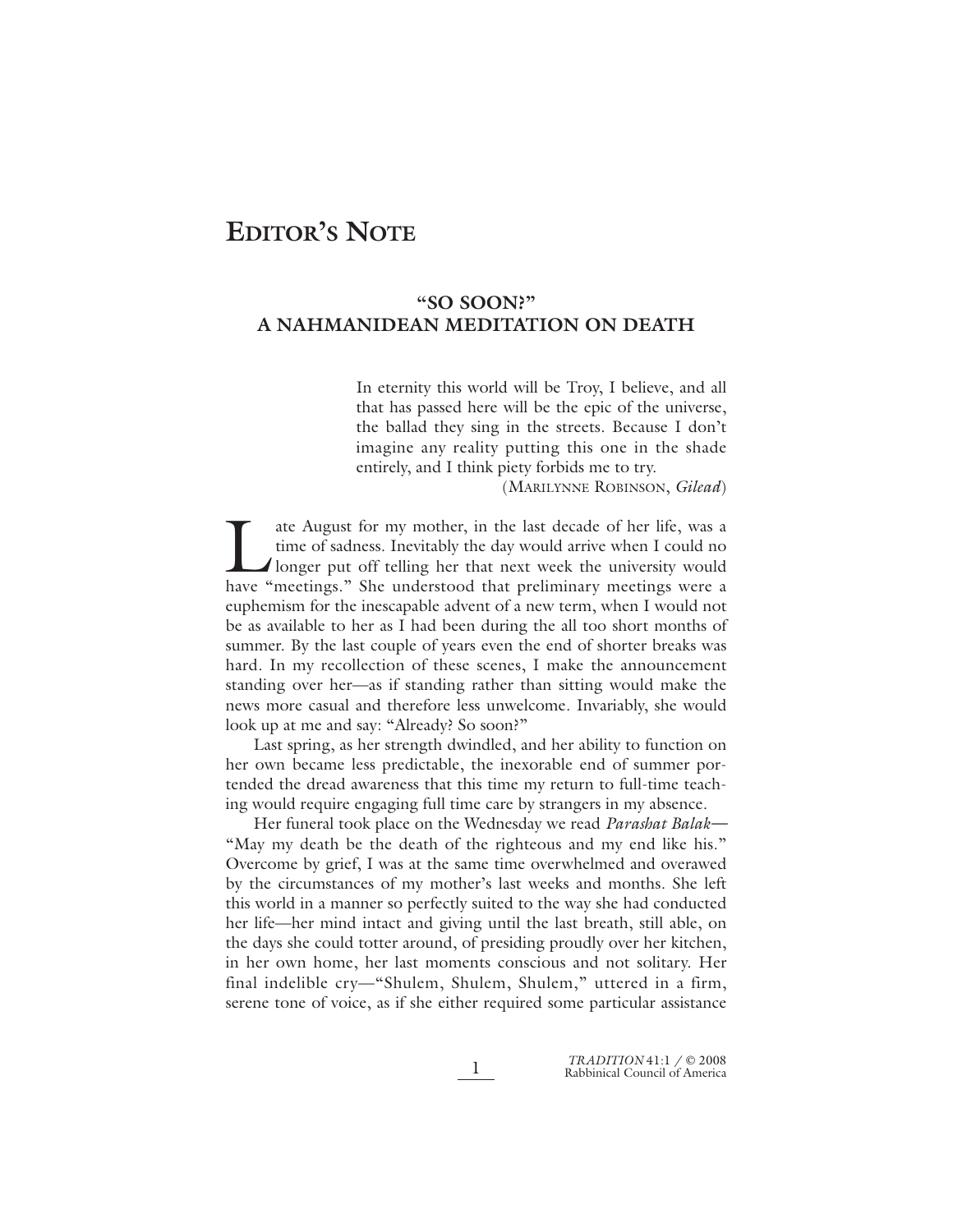## *TRADITION*

or deemed it important to have my attention—echoed that day and for many days after, along with my helplessly hopeful response to silent eyes that saw only what mortals cannot: "What do you want? What do you want me to do?" This final exchange filled my ears like the concluding chord of an imposing musical composition.

As weeks passed and *sheloshim* approached, the dying call and the eyes that stared past this world were joined in memory by the plaintive question and the living gaze that asked "So soon?" Too soon would the *sheloshim* come to their appointed end. I would become merely one among many mourners living through the eleven months of Kaddish. My hair would be cut. Life would be one step closer to routine. Yet the phrase "so soon," in my mother's voice and gaze was not only a commentary on the process of *avelut* and the strange alchemy that transforms shock and desolation into commemoration and consolation. Literally, hearing it meant that with the passage of time my mother's departure had become to me, in some inexplicable manner, premature.

When people die young, suddenly, unprepared, it seems natural to think of death as happening too soon. What did it mean to say "so soon" about the death of a woman almost 95 years of age, who had left her affairs in exemplary order, who, not knowing the exact date of her demise, had lived each week as if it were her last, and with that end in mind, had conducted memorable and meaningful conversations with all the people who mattered to her, whose last words were not "Nurse" but "Shulem, Shulem, Shulem?" However much she continues to be missed, would the right time to die have been months or years later, eyesight progressively diminished, hearing no better, even intellect liable (unthinkably) to decline, unable to be of use to herself or to others, forsaken to the attentions of strangers? She had prayed not to be abandoned in her old age, and the prayer had been answered as well as anyone might hope for.

Precisely because my mother died so full of years and full of sanity, giving of herself though her body was entirely, irrevocably spent, she posed the paradox of death in its purest philosophical form. How is it that even the most fortunate death, approximating so closely what the dying person and those who cared for her and about her would wish for, is nevertheless a tragic, shattering event that casts a dark shadow over what follows?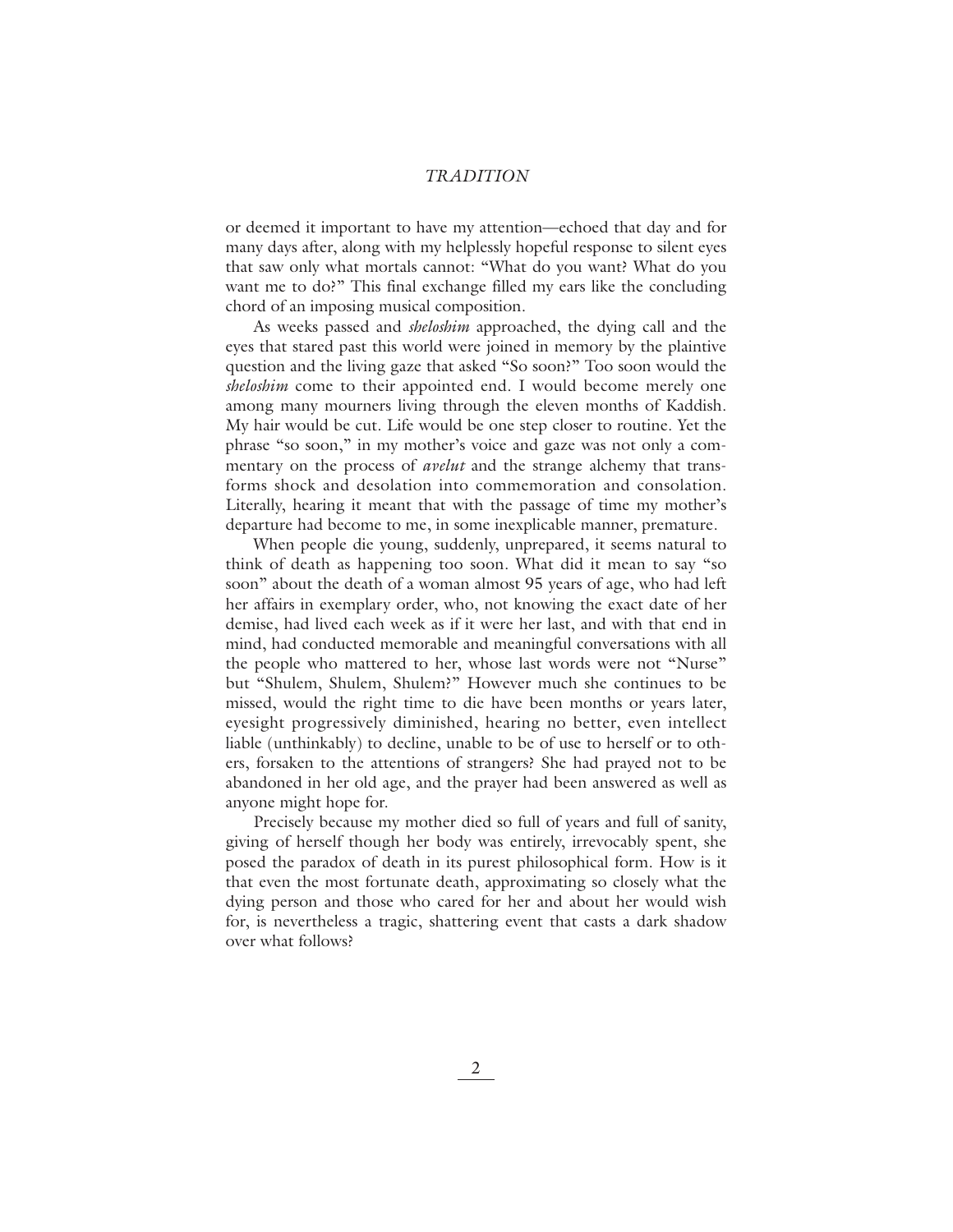#### *Shalom Carmy*

#### **II**

When I rose from *shiva* to rejoin the world of the living, I was also returning to the world of Torah study. After the visitors had dispersed, a *talmid* stayed behind and led me by the hand, like a convalescent taking his first unsteady steps, back into the world where other people had claims on me, and back into the world of Talmud Torah. In the following weeks, others performed the same service for me. It was thus that on Shabbat *Parashat Re'eh*, in the room adjacent to the bedroom where my mother breathed her last, we sat down to discuss Nahmanides' (Ramban's) commentary on Deuteronomy 14:1-2: "You are children of God; do not cut yourselves (*lo titgodedu*) or make any baldness between your eyes for the dead. For you are a holy people unto God."

According to Ramban, the prohibition is connected with our belief in immortality. Because we are a holy people, we should not abandon our self-control in the face of death and mutilate ourselves, even when a person dies young. But if we are to take comfort in the hope for life after death, why then does the Torah allow and even encourage the gestures of mourning?

Ramban responds:

Scripture does not forbid weeping, for nature arouses weeping at the parting of lovers and their separation even in life.

It is possible to interpret this natural weeping as a purely physiological reaction to loss, not really different in kind from the tears caused by exposure to the juice of raw onions or acrid smoke. There are Stoic philosophers, who judge emotion irrational, and dismiss such immediate uncontrolled symptoms as "first motions," reflexes of no significance to the person exhibiting them or as a regrettable weakness to which flesh and blood is vulnerable. Elsewhere, however (in the preface to *Torat ha-Adam*), Ramban is scathingly critical of philosophers who harden their hearts and deny the reality of suffering, and he is correspondingly attuned to the halakhic norms that mandate appropriate grief at the termination of human life.

Hence the implication of Ramban's words is that weeping is an appropriate response, not an excessive one, to the human experience of separation. Even if death is not the end for us, our withdrawal from the world and from those we love is poignant, says Ramban, the way even temporary parting is painful and sadness inducing.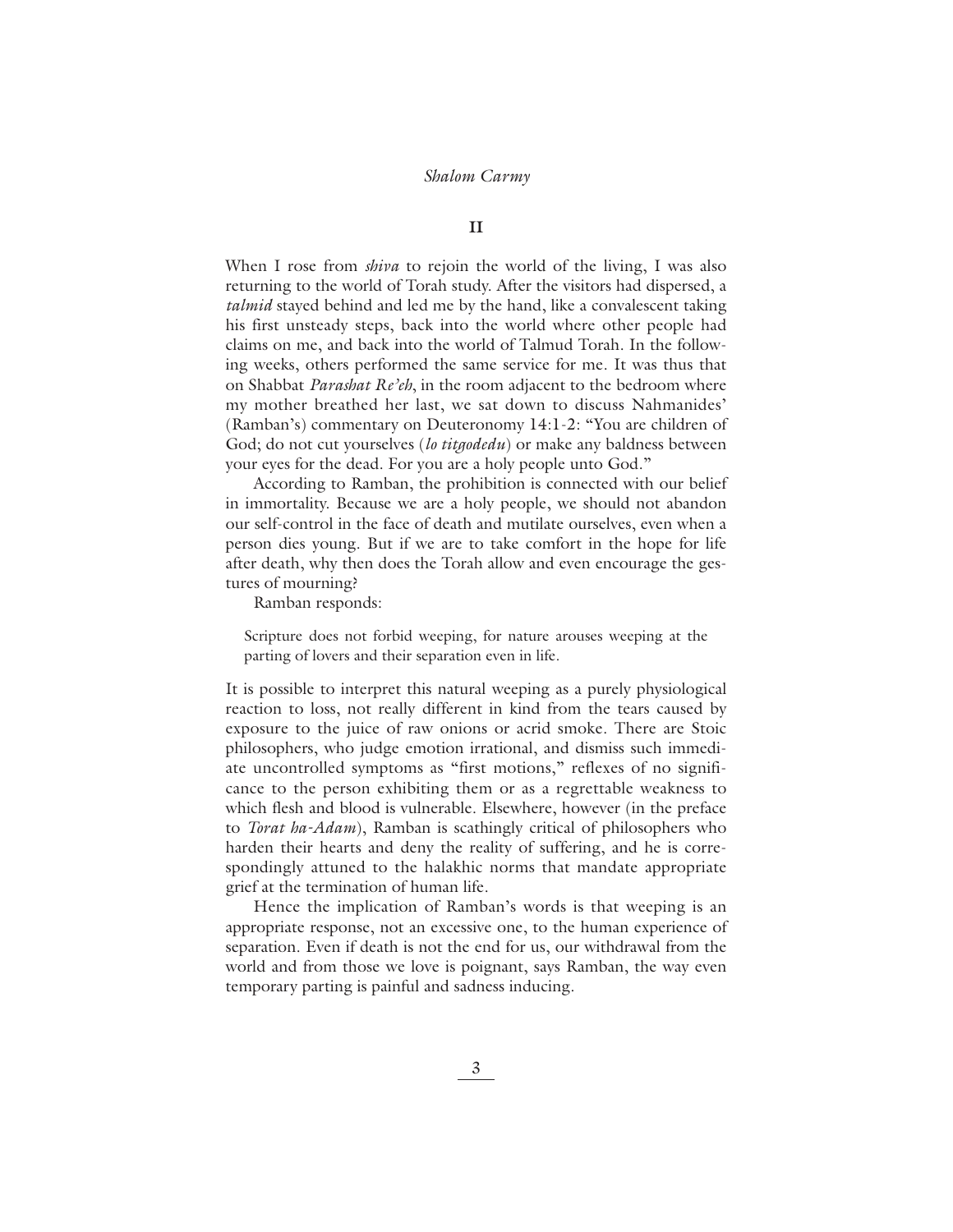## *TRADITION*

## **III**

It is impossible to read this passage of Ramban without thinking of Samuel Johnson's reflection on the secret horror of endings in the last paper of his *Idler* series. Here are some of Johnson's famous lines:

There are few things not purely evil, of which we can say, without some emotion of uneasiness, this is the last. Those who never could agree together, shed tears when mutual discontent has determined them to final separation; of a place which has been frequently visited, though without pleasure, the last look is taken with heaviness of heart....

This secret horror of the last is inseparable from a thinking being whose life is limited, and to whom death is dreadful. We always make a secret comparison between a part and the whole; the termination of any period of life reminds us that life itself has likewise its termination; when we have done any thing for the last time, we involuntarily reflect that a part of the days allotted us is past, and that as more is past there is less remaining.

At first glance, Johnson is reminiscent of Ramban because both explore the link between death and other endings. In truth, they are moving in opposite directions. For Johnson, as a profound psychologist, the sadness of endings is puzzling, especially when we were not very attached to the person or thing or activity that is coming to its end. The horror of death, by contrast, is self-evident. The last look inspires heaviness of heart because it puts us in mind of the ultimate finality of death. Ramban, as a theological moralist, inquires why the Torah condones mourning and its characteristic behavior, and replies that death is comparable to the parting of lovers, that engenders not only the involuntary feelings of sadness and distress that haunt Johnson, but also religiously meaningful behavior like weeping. His response implies that partings, even temporary ones, leave us with a sense of very real loss, one that even anticipated reunion cannot put entirely in the shade.

One reason, perhaps the primary one, that Johnson found death so horrifying, was the fear of what comes after—the prospect of being sent to hell and its punishments. So strong was this fear that he doubted the sincerity of those who denied feeling it. Absent this fear, our culture often associates traditional religion with the welcoming of death, when we pass on to a better place, liberated from the burdens of mortal existence. This, despite the fact that religious believers, even when they are not terrified by the fear of hell, seem to take death, mourning and their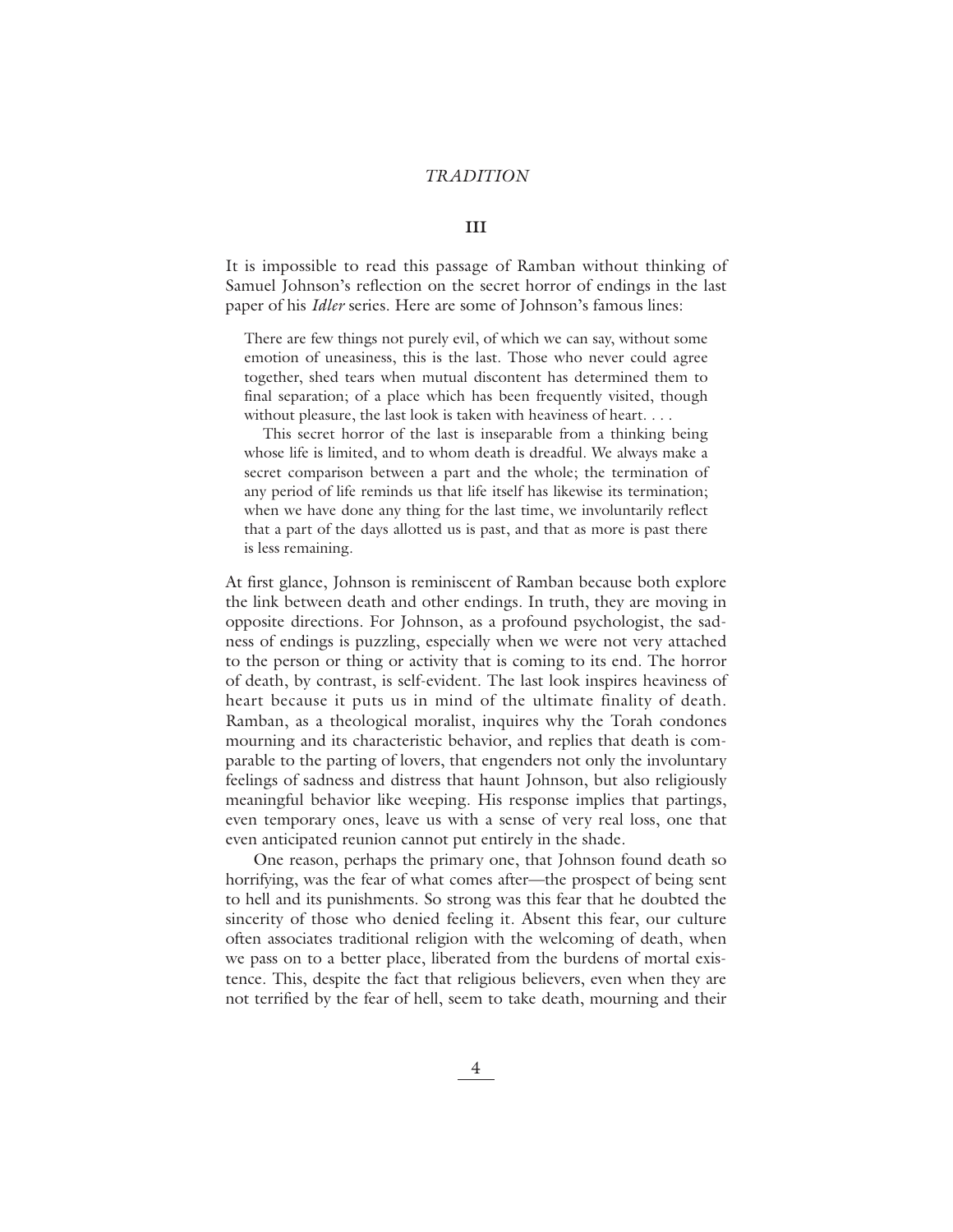#### *Shalom Carmy*

attendant rituals, much more gravely than typical secularists do. Perhaps that is because, as a rule, they take life more seriously too. Perhaps it is because we revere our progenitors and invest enormous hope in our progeny, so that the loss of one soul is equivalent to the loss of an entire world. Biblical religion, in any event, unlike the popular optimistic image of religion, views death negatively: "In Sheol who confesses God?"

Those of you familiar with R. Soloveitchik's *Halakhic Man* know how strenuously he stressed Halakha's distaste for death. In the Rav's version of Biblical doctrine, death brings to naught all human activity and thus renders meaningless the human vocation. Ramban's attempt to balance our reliance on God who "wipes the tears from every face" and the sadness and grief that brings those tears to our eyes, is very much of a piece with this vision of the human condition.

Often we define valuable human activity as achievement and conquest, measured in worldly categories, or as the maximized fulfillment of ritual mitsvot. The 95 year-old woman who began her last day on earth by eating, and complimenting the breakfast her son had cooked for her, and regretting that her condition prevented him from delivering a scheduled lecture knew, without ever having opened a Musar *sefer*, R. Dessler's division of humanity into two groups, those who give and those who take. She grasped thoroughly R. Dessler's insight that the givers continue to give, even when they take, and that the takers take even when they appear to be giving. And so she gave her son the pleasure of enjoying the nourishment he gave her and gave him a last opportunity to acknowledge the honor and privilege that had been his in trying to see to her needs.

In only a few hours the call "Shulem, Shulem, Shulem" would irretrievably close the century long epic in which our entire family had taken part and in which I had played an increasingly crucial subordinate role. There would be many times ahead for our family and friends when my mother would be missed, happy events that would have been enhanced by her enjoyment, trivial news or significant occurrences where her comments or advice would have been sought and appreciated, visitors (some *talmidim* in particular) who would feel acutely the emptiness where once a human being had existed magnificently.

There are typical experiences we replay in recollection. Then there are encounters that cannot be anticipated, often with people who remain unknown. Ten years ago, in the rehab facility where my mother, following hip surgery in her late '80s, was making the fateful transition from being an elderly woman with some health problems to being a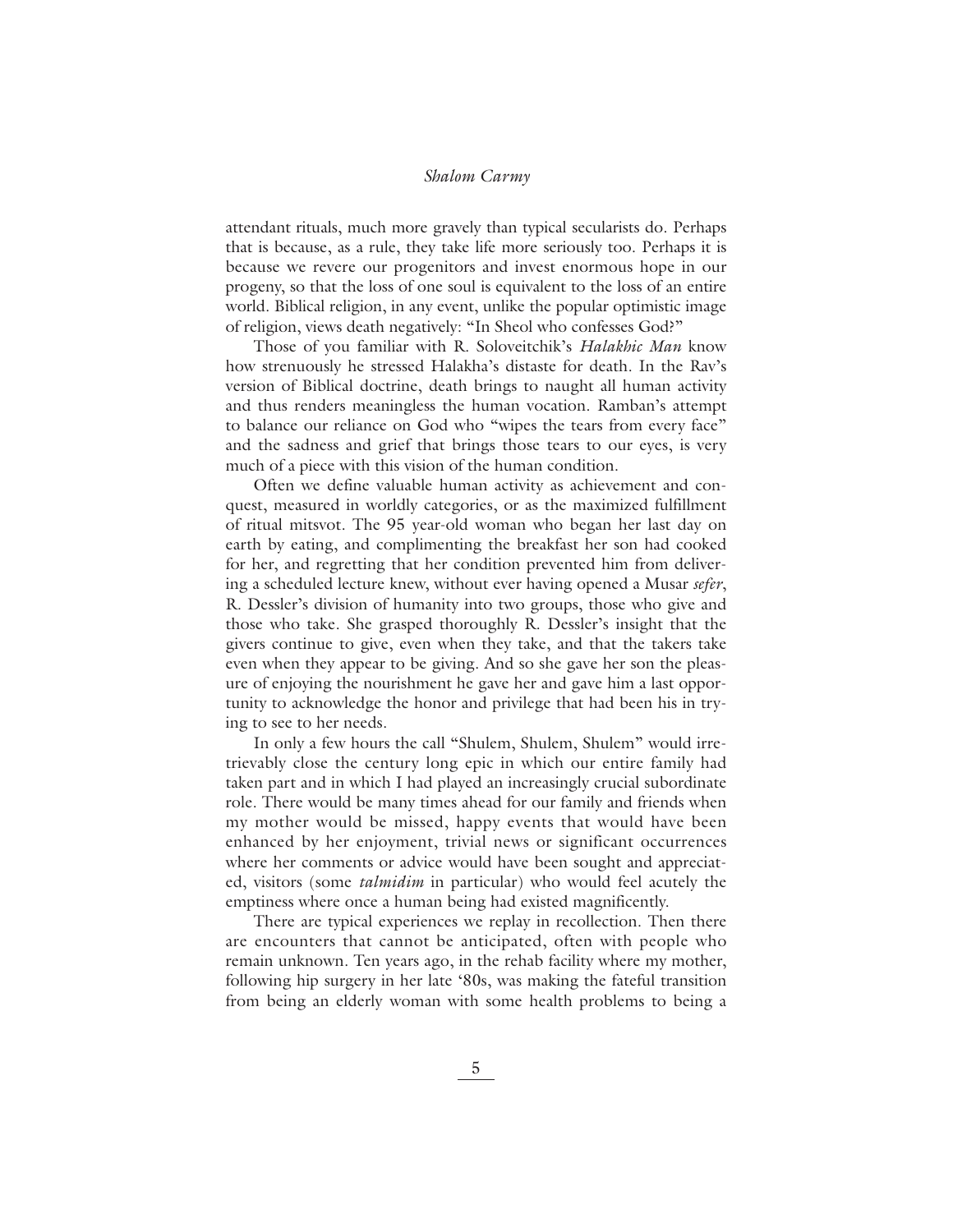## *TRADITION*

crippled old woman with the same problems, she was dedicated to her therapy and uninterested in the surroundings she strongly wanted to be temporary. A woman in the dining room hung her head to one side, and wept, and did not eat. I pretended not to notice and the next day steered my mother to a faraway table—she had her own troubles, which did not need to be reinforced by another's dejection. The third day my mother asked to be wheeled to that woman's table, and she, who rarely intruded or imposed herself on others, immediately laid down the law to the other. Did she not know that being on this floor meant that your doctors had determined that you could regain many of your skills and go home? Did she not appreciate the window of opportunity, measured in weeks, during which one could make progress? Did she not understand that this required a positive, forward-looking attitude?

And the anonymous woman listened and began to eat! Where is she now? Is she still alive? Was her benefit from my mother's sermon lasting? If this episode is vivid in my mind, because I was there, what of the innumerable human gestures that define each day in the company of strangers and friends and flesh and blood, and in the solitude we share only with God?

As Ramban taught, death is sad like parting. As he could have explained further, death is not like a single act of parting; it is more like innumerable partings, life withdrawing from every detail on every side.

Earlier I compared one strand in my experience of my mother's death to the final chord of a symphony. In retrospect it seems as if the whole long story, the life she made of her situation—from Polish childhood and escape from Europe, the murder of so many family members and the survival of others, through the decades of marriage and the longer period of widowhood, the many disappointments of life, the heroic years devoted to others, and the moments of achievement and satisfaction, her own and those of others, that sustained her pride and provided her pleasure—it is as if that epic history was meant to culminate in the weeks and months when, her soul composed for death, she lay in wait for its coming. It is as if, like the audience of a rare and astonishing musical masterpiece, one were to leap to one's feet, hoping for an encore, only to be brought roughly back to the hard realization that human life is a one-time affair. The protagonist has only one chance to get it right, and when the last chord resounds and a splendid success is assured, she has moved on swiftly without savoring her accomplishment, leaving the summing up to others.